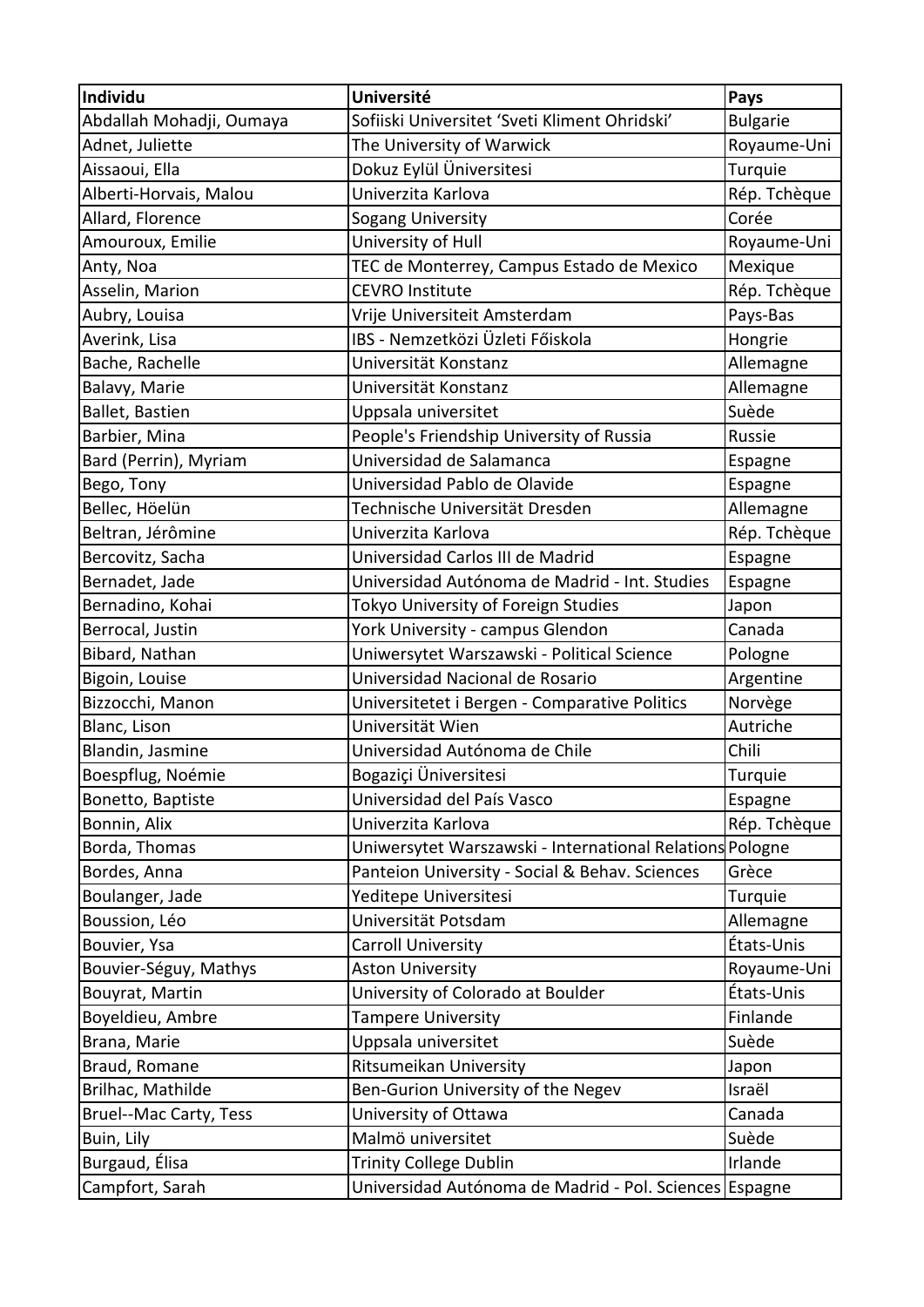| Canale, Lina                   | Vrije Universiteit Amsterdam                  | Pays-Bas       |
|--------------------------------|-----------------------------------------------|----------------|
| Caron, Mathis                  | <b>Aston University</b>                       | Royaume-Uni    |
| Chaillot, Camille              | Universitetet i Oslo                          | Norvège        |
| Chaiq, Nohaila                 | Galatasaray Universitesi                      | Turquie        |
| Chalabi, Lina                  | National Sun Yat-Sen University (NSYSU)       | Taïwan         |
| Chapel, Clara                  | Universidad del Rosario                       | Colombie       |
| Charavel, Noëlie               | Coventry University                           | Royaume-Uni    |
| Charra, Maëlys                 | <b>CEVRO Institute</b>                        | Rép. Tchèque   |
| Chavet, Agathe                 | Bogaziçi Üniversitesi                         | Turquie        |
| Chedal-Anglay, Enora           | Universidad Pablo de Olavide                  | Espagne        |
| Chéné, Melle                   | Universidad de Granada                        | Espagne        |
| Claverie, Yoann                | Université du Québec à Montréal               | Canada         |
| Colomer, Enzo                  | Univerzita Karlova                            | Rép. Tchèque   |
| Corchuan, Benjamin             | St. Lawrence University                       | États-Unis     |
| Cornu, Luna                    | Universiteit Utrecht                          | Pays-Bas       |
| Corteville, Angèle             | Háskóli Íslands                               | Islande        |
| Coutard, Charles               | Södertörns högskola                           | Suède          |
| Croze, Manon                   | Universität Salzburg                          | Autriche       |
| Dabout, Romane                 | Universidad del Rosario                       | Colombie       |
| Danion, Lou                    | Umeå universitet                              | Suède          |
| Darthenucq, Cléofé             | Lunds universitet                             | Suède          |
| Delon, Justine                 | Universidad San Jorge                         | Espagne        |
| Desperiers, Menahere-Nounouhia | Californie                                    | États-Unis     |
| Deveau, Céline                 | Californie                                    | États-Unis     |
| Deymier, Pauline               | Universidad Autónoma de Chile                 | Chili          |
| D'Haiti, Louise                | ISCTE IUL - Instituto Universitário de Lisboa | Portugal       |
| Diaz, Eva                      | Södertörns högskola                           | Suède          |
| Dubois, Antoine                | Universidad Nacional de Rosario               | Argentine      |
| Dubois, Pauline                | University of the Free State                  | Afrique du Sud |
| Duchamp De Chastaigné, Quentin | University of Sussex                          | Royaume-Uni    |
| Duflos, Maxime                 | Universitetet i Bergen - Comparative Politics | Norvège        |
| Dumont, Romane                 | Universität Hamburg                           | Allemagne      |
| Dupleix, Clara                 | Universidad Autónoma de Chile                 | Chili          |
| Dupont, Jeanne                 | Centro de Investigación y Docencia Económicas | Mexique        |
| Dupuis, Lola                   | <b>LUISS</b>                                  | Italie         |
| Durand De Maillard, Thaïs      | Universidad Autónoma de Chile                 | Chili          |
| Durand, Lila                   | University College London                     | Royaume-Uni    |
| Durand, Pierre                 | Universidad Nacional de Rosario               | Argentine      |
| Durandet, Marion               | Uniwersytet Jagielloñski - European Studies   | Pologne        |
| Dutreuilh, Antoine             | Universität Potsdam                           | Allemagne      |
| El Abbadi Azahim, Laila        | Yeditepe Universitesi                         | Turquie        |
| El Ouardy, Roumaisae           | Galatasaray Universitesi                      | Turquie        |
| Errecart, Olaia                | Tokyo University of Foreign Studies           | Japon          |
| Eyraud, Charlotte              | Vysoká Skola Ekonomická v Praze               | Rép. Tchèque   |
| Faeth, Joséphine               | National University of Singapore              | Singapour      |
| Faure, Pauline                 | Masarykova Univerzita v Brne                  | Rép. Tchèque   |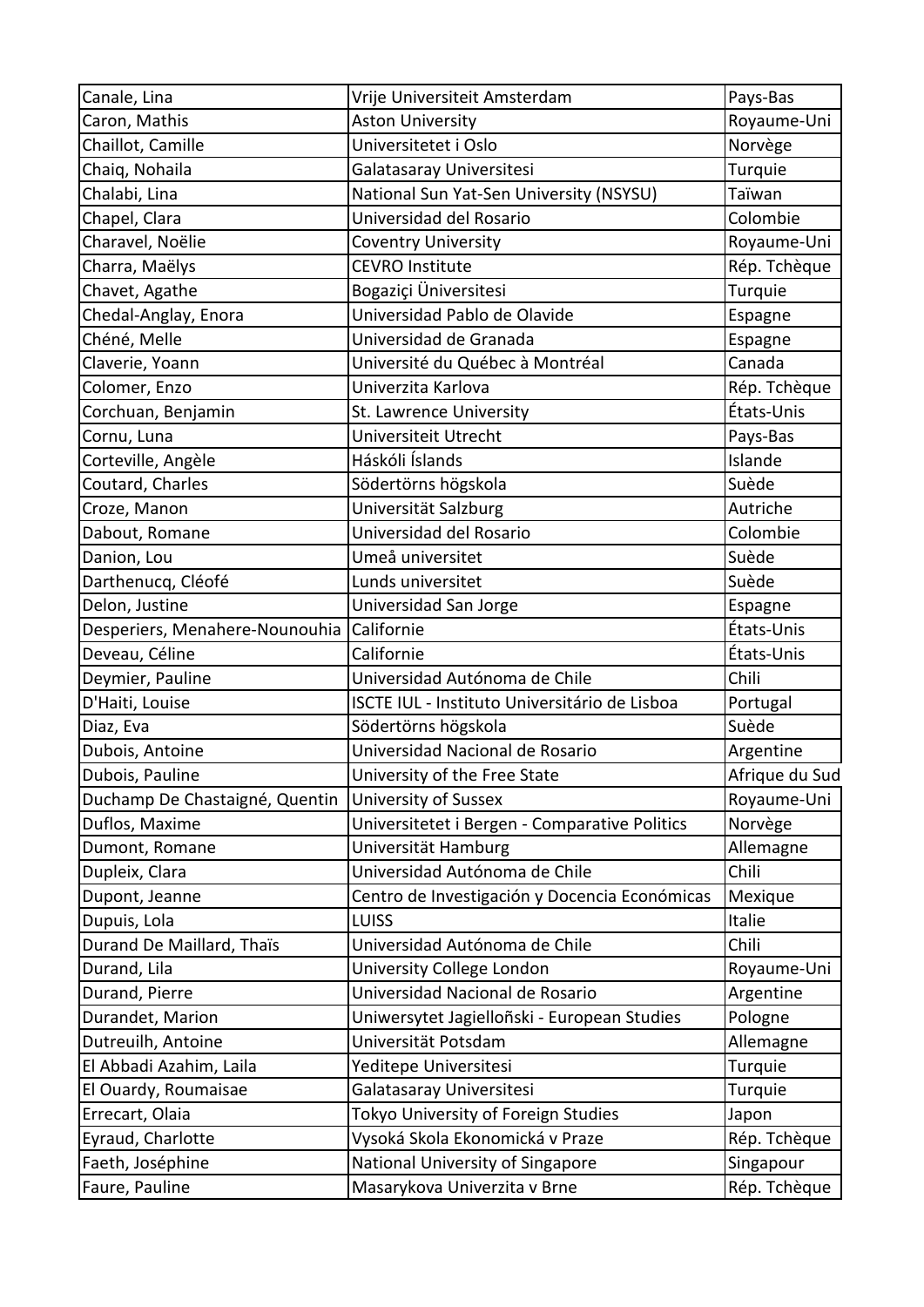| Feriol, Loan          | Universitetet i Oslo                                     | Norvège      |
|-----------------------|----------------------------------------------------------|--------------|
| Fistache, Jules       | <b>Aston University</b>                                  | Royaume-Uni  |
| Flores, Heinarani     | Hong Kong Baptist University                             | Chine        |
| Foissac, Nailea       | Universidad Complutense de Madrid                        | Espagne      |
| Fonvieille, Celia     | Universität Konstanz                                     | Allemagne    |
| Forasté, Garance      | Universitat Autónoma de Barcelona                        | Espagne      |
| Fortin, Lya           | Universitetet i Bergen - Comparative Politics            | Norvège      |
| Fourcaud, Léo         | Universidad de Cantabria                                 | Espagne      |
| Fredon, Mathilde      | Coventry University                                      | Royaume-Uni  |
| Fricot, Camille       | <b>Trinity College Dublin</b>                            | Irlande      |
| Frieh, Salomé         | Universidad Pontificia Comillas, Madrid                  | Espagne      |
| Fritsch, Gaïane       | Istanbul Bilgi Üniversitesi                              | Turquie      |
| Fromentin, Jade       | Hankuk University of Foreign Studies                     | Corée        |
| Fureix, Sarah         | Universidad de Salamanca                                 | Espagne      |
| Gabriel, Julie        | Uppsala universitet                                      | Suède        |
| Gaida, Victor         | Szkoła Glowna Handlowa (SGH) w Warszawie                 | Pologne      |
| Gaignard, Solene      | Universität Zürich                                       | Suisse       |
| Gaillot, David        | Vysoká Skola Ekonomická v Praze                          | Rép. Tchèque |
| Galas, Antoine        | Université Catholique de Louvain - campus Mons Belgique  |              |
| Gallon, Anaïs         | Universidad Autónoma de Madrid - Int. Studies            | Espagne      |
| Garnier, Jade         | Interdisciplinary Center Herzliya                        | Israël       |
| Gavignet, Ninon       | Universitetet i Bergen - Comparative Politics            | Norvège      |
| Gelin, Fanny          | University College London                                | Royaume-Uni  |
| Gelly, Romane         | Universidad de la Laguna                                 | Espagne      |
| Génébes, Louis        | <b>Trinity College Dublin</b>                            | Irlande      |
| Gillot, Iris          | Södertörns högskola                                      | Suède        |
| Grimaux, Pauline      | Universidad de Granada                                   | Espagne      |
| Gromier, Emma         | Uniwersytet Warszawski - International Relations Pologne |              |
| Guigny, Léna          | Universitetet i Bergen - Admin. & Org. Theory            | Norvège      |
| Guillet, Justine      | Universitat Autónoma de Barcelona                        | Espagne      |
| Hauchecorne, Tom      | National Sun Yat-Sen University (NSYSU)                  | Taïwan       |
| Hebert, Louise        | Universidad del Rosario                                  | Colombie     |
| Hebert, Margot        | Tartu Ülikool                                            | Estonie      |
| Hidondo, Allande      | Malmö universitet                                        | Suède        |
| Jaafari, Hesham       | Nanjing University                                       | Chine        |
| Jean, Rafaël          | <b>Maastricht University</b>                             | Pays-Bas     |
| Joly, Loïse           | Ateneo de Manila University                              | Philippines  |
| Kanoute, Fatoumata    | Universidad Carlos III de Madrid                         | Espagne      |
| Kerneis, Lily         | Panteion University - Political Sciences                 | Grèce        |
| Kezadri, Samir        | <b>Maastricht University</b>                             | Pays-Bas     |
| Kharoubi, Yohann      | Università degli Studi di Firenze                        | Italie       |
| Klein, Paul           | <b>Tampere University</b>                                | Finlande     |
| Klimpke, Sarah        | <b>Coventry University</b>                               | Royaume-Uni  |
| Klopfenstein, Lucette | Universidad Pablo de Olavide                             | Espagne      |
| Labbé, Solène         | Uniwersytet Jagielloñski - Political Science & IR        | Pologne      |
| Labrue, Anaëlle       | Universidad Carlos III de Madrid                         | Espagne      |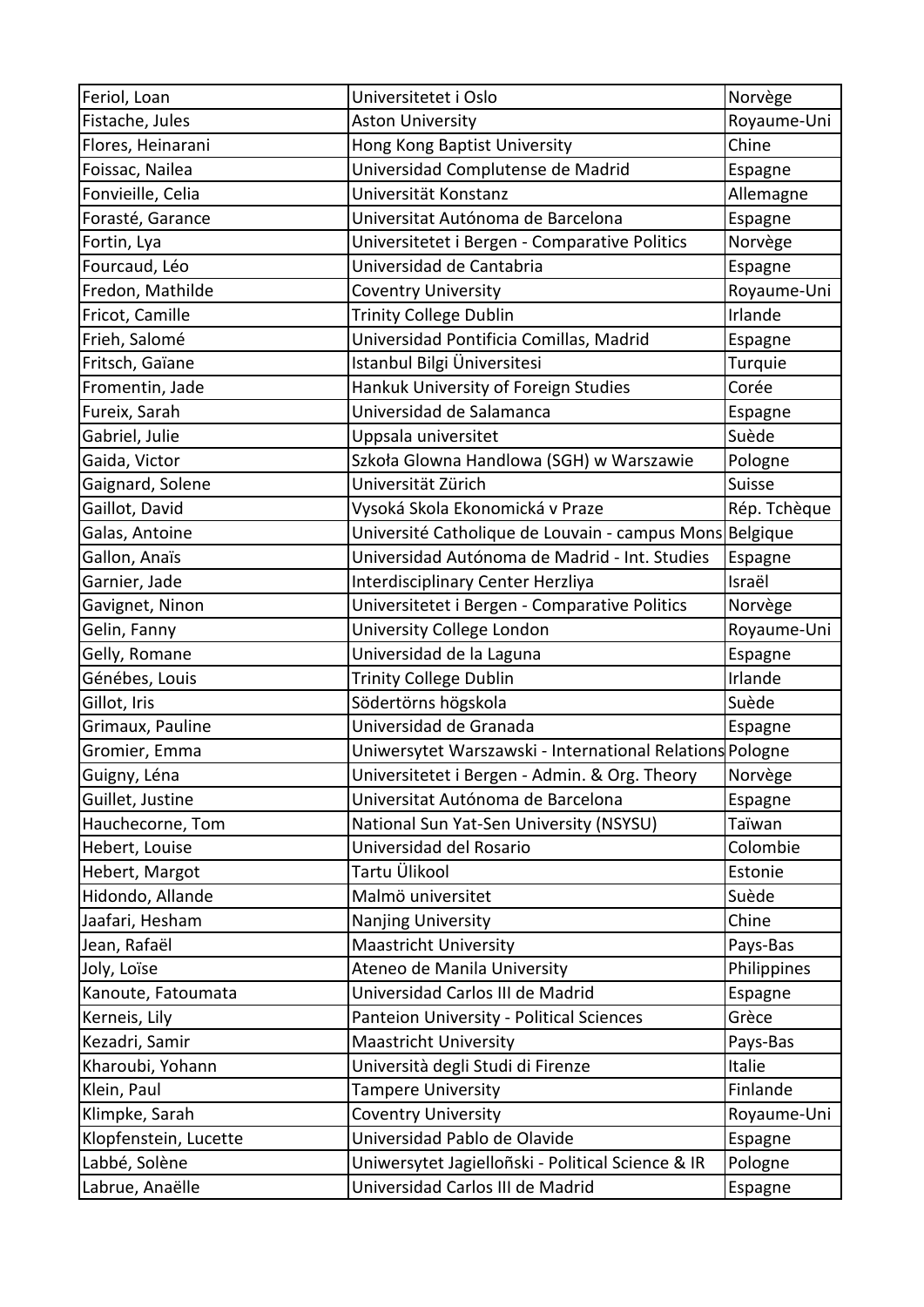| Lafargue, Baptiste              | TEC de Monterrey, Campus Estado de Mexico         | Mexique      |
|---------------------------------|---------------------------------------------------|--------------|
| Lahitte, Mathilde               | Uppsala universitet                               | Suède        |
| Lakatos, Edris                  | Tokyo University of Foreign Studies               | Japon        |
| Lalanne, Oscar                  | Universitetet i Oslo                              | Norvège      |
| Lallemand, Chloé                | Univerza v Ljubljani                              | Slovénie     |
| Lallemand, Marie                | The University of Warwick                         | Royaume-Uni  |
| Lalonnier, Andréa               | University of the West of England, Bristol        | Royaume-Uni  |
| Lambin, Vincent                 | Universidad de Salamanca                          | Espagne      |
| Lammens, Lucie                  | Pontificia Universidad Católica del Perú          | Pérou        |
| Lamotte, Cléo                   | Tartu Ülikool                                     | Estonie      |
| Lamour, Hélio                   | Université Laval                                  | Canada       |
| Lancuentre, Constance           | Universidad de Cantabria                          | Espagne      |
| Lapeyre, Maxime                 | Universidad de la Laguna                          | Espagne      |
| Lavoute, Manon                  | Universidad Carlos III de Madrid                  | Espagne      |
| Le Hir, Corentin                | Hankuk University of Foreign Studies              | Corée        |
| Le Hir, Shinead                 | National Sun Yat-Sen University (NSYSU)           | Taïwan       |
| Le Léannec, Yohan               | Universidad Autónoma de Chile                     | Chili        |
| Le Priol, Loeiza                | Californie                                        | États-Unis   |
| Le Vaillant, Gwenn              | Universidad Nacional de Rosario                   | Argentine    |
| Lefeuvre, Romane                | Universidad Carlos III de Madrid                  | Espagne      |
| Lefèvre, Loïse                  | Universidad Pontificia Comillas, Madrid           | Espagne      |
| Legrand, Axel                   | Shanghai International Studies University         | Chine        |
| Legrand, Louise                 | Universitatea din Bucuresti                       | Roumanie     |
| Lemardeley, Ellen               | Universidad de Granada                            | Espagne      |
| Lepailleur, Audrey              | Umeå universitet                                  | Suède        |
| Lepla, Shenoa                   | Univerzita Komenskeho v Bratislave                | Slovaquie    |
| Lescure, Thomas                 | Uniwersytet Warszawski - Political Science        | Pologne      |
| Liboutet, Aurore                | Universidad de Salamanca                          | Espagne      |
| Limacher, Laure                 | Univerzita Karlova                                | Rép. Tchèque |
| Lluel, Inès                     | <b>Simon Fraser University</b>                    | Canada       |
| Logoltat, Ophélie               | Universidad Pública de Navarra                    | Espagne      |
| Loiseleur Des Longchamps, Livia | Universidad Carlos III de Madrid                  | Espagne      |
| Louïa, Raphaëlle                | <b>LUISS</b>                                      | Italie       |
| Louis, Alicia                   | London Metropolitan University                    | Royaume-Uni  |
| Lovera, Damian                  | Uniwersytet Jagielloñski - Political Science & IR | Pologne      |
| Mahrouch, Sophia                | Chung-Ang University                              | Corée        |
| Maier, Lou                      | Carroll University                                | États-Unis   |
| Maillet, Ferdinand              | Universität Wien                                  | Autriche     |
| Manhes, Illona                  | University College London                         | Royaume-Uni  |
| Marc, Marin                     | Universität Wien                                  | Autriche     |
| Marcelin, Faradia               | Galatasaray Universitesi                          | Turquie      |
| Mardi, Noémie                   | The University of Warwick                         | Royaume-Uni  |
| Mariaud, Lily                   | Lunds universitet                                 | Suède        |
| Martel, Mazarine                | Chung-Ang University                              | Corée        |
| Martrenchar--Daru, Alice        | Kobe University                                   | Japon        |
| Massuyau, Romain                | Univerza v Ljubljani                              | Slovénie     |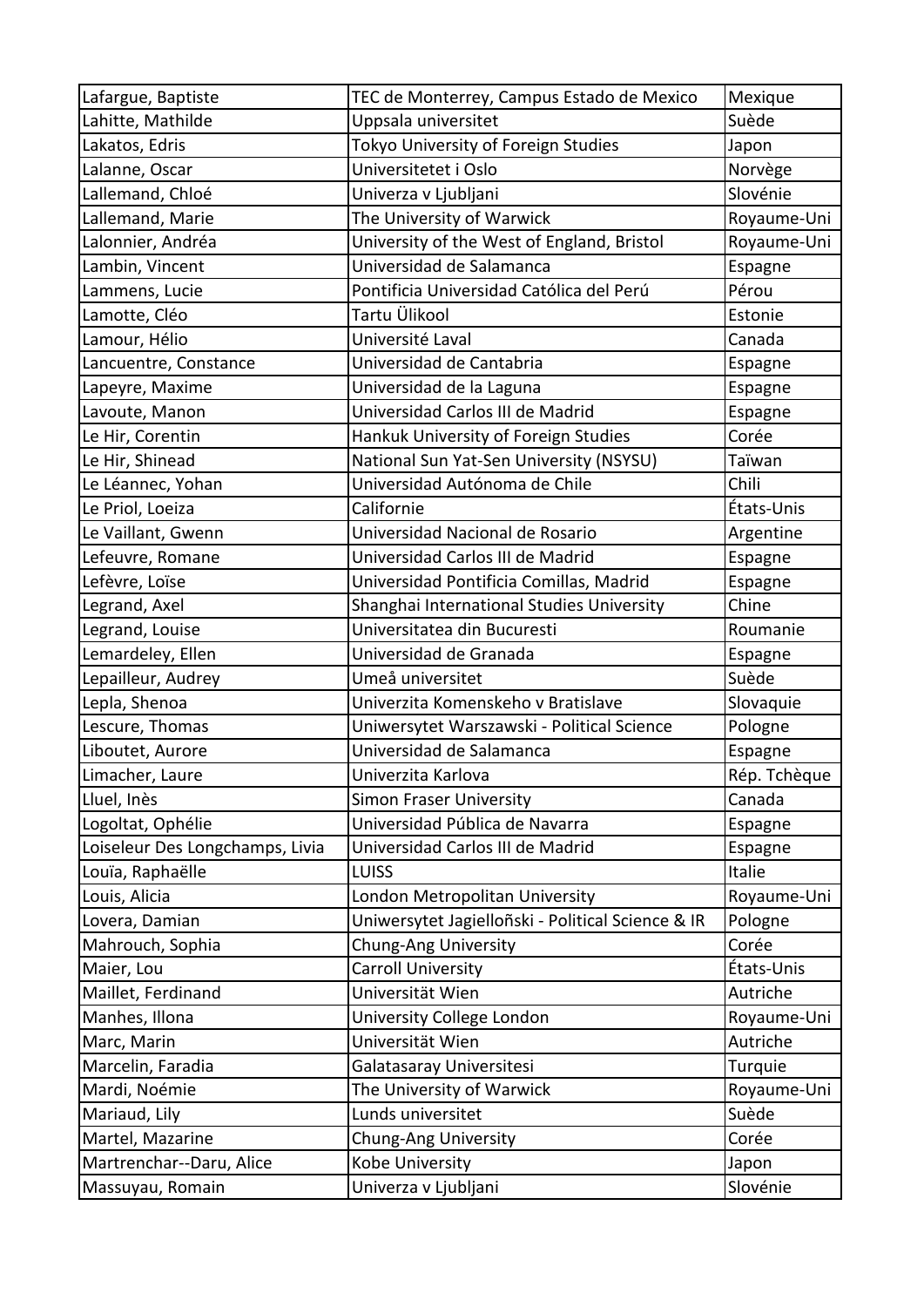| Mazille, Antonine             | Universidad Pablo de Olavide               | Espagne      |
|-------------------------------|--------------------------------------------|--------------|
| Meiss, Antonin                | Simon Fraser University                    | Canada       |
| Meot, Baptiste                | Univerzita Komenskeho v Bratislave         | Slovaquie    |
| Michaud, Martin               | Universität Hamburg                        | Allemagne    |
| Milcent--Patrie, Eliott       | Università degli Studi di Bologna - Forli  | Italie       |
| Million, Romane               | Coventry University                        | Royaume-Uni  |
| Miquel, Mélina                | Universidad de Cantabria                   | Espagne      |
| Mogniat-Duclos, Léa           | Universität Potsdam                        | Allemagne    |
| Monchicourt, Constance        | Nanjing University                         | Chine        |
| Montfraix, Aïnhoa             | Sogang University                          | Corée        |
| Mourot, Anouck                | University of the West of England, Bristol | Royaume-Uni  |
| Naraïnen, Slohane             | University of Ghana                        | Ghana        |
| Naro, Axelle                  | National University of Singapore           | Singapour    |
| Neouze, Romain                | <b>LUISS</b>                               | Italie       |
| Nourry, Raphaël               | Waseda University                          | Japon        |
| Ocvirk, Victor                | Universität Potsdam                        | Allemagne    |
| Paillot, Paul                 | Pontificia Universidad Católica del Perú   | Pérou        |
| Pastre, Eysel                 | Universidad del Rosario                    | Colombie     |
| Patritti, Lisa                | University of Gothenburg                   | Suède        |
| Petit, Alexis                 | Universität Potsdam                        | Allemagne    |
| Philip, Alice                 | Universitetet i Oslo                       | Norvège      |
| Philippot, Marilou            | Université de Lausanne                     | Suisse       |
| Pillon, Marine                | Masarykova Univerzita v Brne               | Rép. Tchèque |
| Pipino, Margot                | Queen's University Belfast                 | Royaume-Uni  |
| Planes, Clara                 | Universitat de València                    | Espagne      |
| Pougetoux, Zoé                | <b>Tampere University</b>                  | Finlande     |
| Quinet, Martin                | Technische Universität Dresden             | Allemagne    |
| Quintane, Elodie              | Universidad de Granada                     | Espagne      |
| Quintard, Alice               | Universitat Autónoma de Barcelona          | Espagne      |
| Rancèze--Ducassé, Mathilde    | Kingston University                        | Royaume-Uni  |
| Rebel, Marie-Camille          | Universität Wien                           | Autriche     |
| Reillat, Jules                | Istanbul Bilgi Üniversitesi                | Turquie      |
| Reverberi--Laversane, Carla   | University of Hull                         | Royaume-Uni  |
| Rigal, Anna                   | Universitetet i Bergen - Social Sciences   | Norvège      |
| Riot, Aurélien                | Univerza v Ljubljani                       | Slovénie     |
| Rivière, Lise                 | Helsingin Yliopisto                        | Finlande     |
| Robert, Emilie                | Waseda University                          | Japon        |
| Robert, Léonie                | Interdisciplinary Center Herzliya          | Israël       |
| Roberts, Jeanne               | Universidad Complutense de Madrid          | Espagne      |
| Rockenstrocly, Eléonore       | Galatasaray Universitesi                   | Turquie      |
| Rossignol, Emie               | Waseda University                          | Japon        |
| Rouinvy, Simon                | National Sun Yat-Sen University (NSYSU)    | Taïwan       |
| Roulet, Eloïse                | TEC de Monterrey, Campus Estado de Mexico  | Mexique      |
| Roverc'H, Lucien              | <b>Aston University</b>                    | Royaume-Uni  |
| Salis, Baptiste               | Hong Kong Baptist University               | Chine        |
| Santoni-Bampena Yong, Mariska | Tokyo University of Foreign Studies        | Japon        |